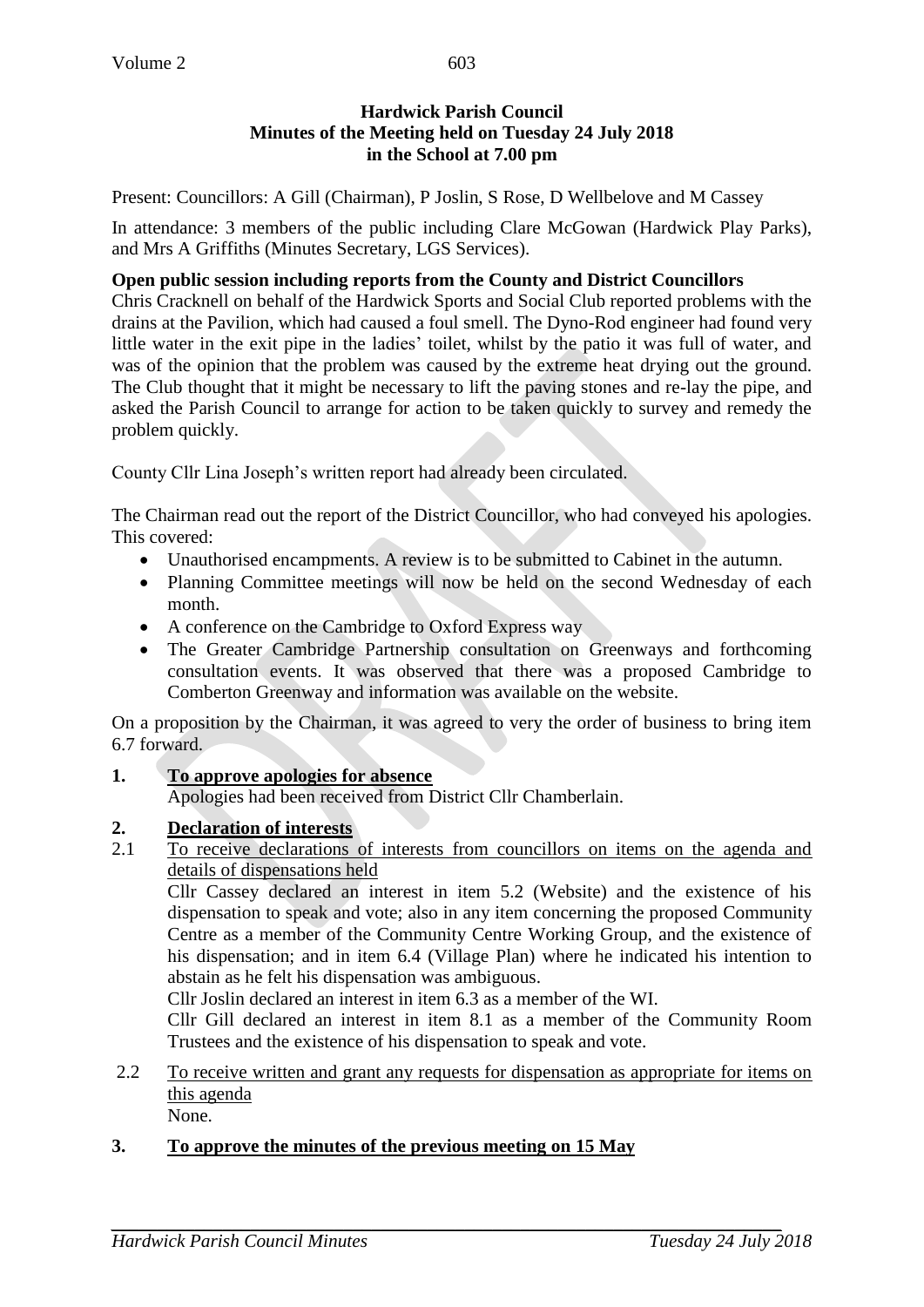RESOLVED that the minutes of the meeting on 15 May be approved and signed by the Chairman as a true record, after the following amendments:  $P_{\text{top}}$  PJ, 2nd MC, carried with 4 in favour and 1 abstention)

- under the Open session, line 11, change "back spit" to "back spill"
- under item 6, Play Area inspections, amend to read: "Cllr Cassey: St Mary's play area; Cllr Gill: Worcester Avenue and Grenadier Walk; Skate Park and Egremont Road play area – Cllr Wellbelove." On a proposition by the Chairman the meeting was briefly suspended to ask Clare McGowan whether the members of the Play Park group would be able to undertake the play area checks. Ms McGowan indicated that this would not be possible because of work commitments. The meeting resumed. Cllr Wellbelove offered to carry out the checks for all the play areas. It was agreed that this proposal should be taken under Matters Arising.
- under item 29.1, amend wording to read "the Parish Council has recently had a lot of expenditure on the Pavilion and therefore did not wish to support this particular request."
- On page 602, delete first sentence "Resolved to add that…. Satisfactorily discharged."
- Under item 30.2, change numbering of sub-headings from 29 to 30.

# **4. Co-option to fill vacancies following election – to consider any applications received**

# None.

- **5. Matters arising and carried forward from the last or previous meetings for discussion/decisions**
- 5.0.1 Play area inspections RESOLVED that Cllr Wellbelove be appointed to carry out the play area checks for all the play areas. (Prop PJ, 2nd AG, carried with 4 in favour and 1 abstention)
- 5.1 (Open) Request to hold a fundraising car boot sale at the Pavilion

RESOLVED to respond to the resident that in principle the Parish Council has no objection to his holding a car boot sale on the Pavilion car park, subject to it being held at a time that will not inconvenience HSSC, and subject to the organisers holding the appropriate public liability insurance cover, and a written risk assessment being sent to the Clerk in advance. <sup>(Prop SR, 2nd PJ, unanimous)</sup> Clare McGowan will find out and advise the Parish Council of the resident's contact details.

#### 5.2 (6) Website – to consider allowing access for Hardwick Happenings and village organisations to have access to their pages RESOLVED that the Parish Council has no problem with Hardwick Happenings being able to access and edit their pages on the website, but that this facility be restricted to Hardwick Happenings only. RESOLVED that Cllr Rose should inform

Hardwick Happenings accordingly. (Prop AG, 2nd PJ, unanimous) 5.3 (10) Consideration of Standing Orders, financial regulations, risk assessment and other policies

The Council reviewed the new NALC model Standing Orders. Cllr Cassey reported and following discussion the following recommendations were made:

- Under Section 1, Rules of Debate, to delete clauses g, l, m, n, o, p and t.
- Under Section 3, Meetings Generally, clause c, delete the optional paragraph after "or." Consideration of Clause l was deferred to later in the meeting.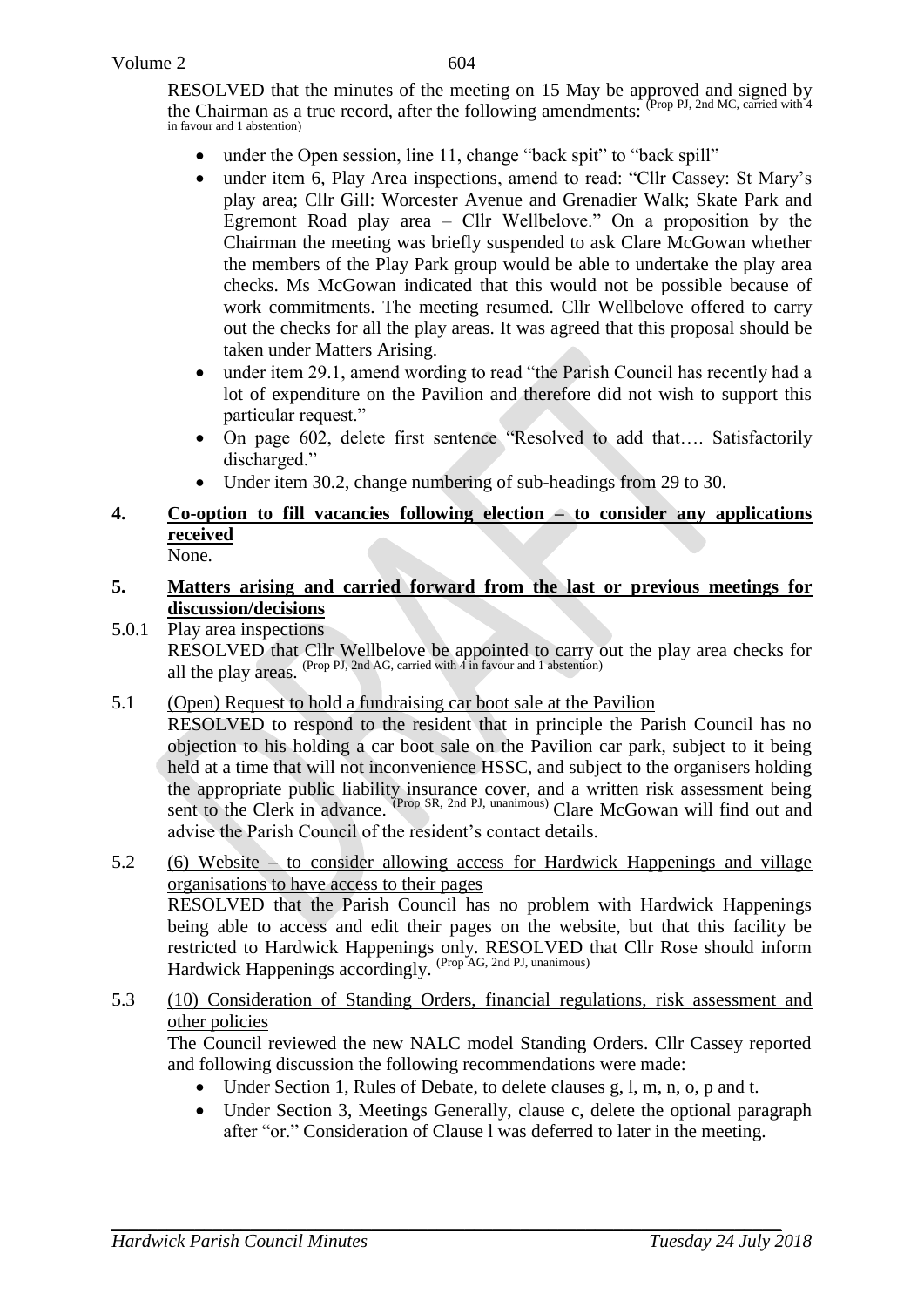- Under Section 9, Motions for a meeting that require written notice to be given to the Proper Officer, to delete clauses b-h of section 9 as they do not reflect the Council's practice.
- Under Section 13, Code of Conduct and Dispensations, delete clause c.
- Under Section 15, Proper Officer, the Clerk's advice is to be sought in relation to Clause xvi.
- Under Section 18, Financial Controls, Clause D delete.
- Section 19, Handling staff matters, requires simplification. The Clerk is to be asked to go through this item and draft a simplified version that applies to the Parish Council.
- Section 20, Responsibilities to provide information, clarification is to be sought from NALC.
- Section 23, Execution of sealing of legal deeds, clarification to be sought from the Clerk regarding the Common Seal.
- Section 26, Standing Orders generally, a recommendation to consider whether the Parish Council is prepared to accept the practice of a Minutes Secretary attending the meetings in place of the Clerk. This was deferred to the next meeting.
- Section 1, Rules of Debate, clause l, recommendation that a person speaking should raise their hand but not stand to speak; the Chair may ask them to stand but if they are unable, they may sit.

RESOLVED that the above recommendations be accepted and items deferred to the next meeting where specified above. <sup>(Prop MC, 2nd AG, unanimous)</sup>

At 8.07 pm on a proposition by the Chairman the meeting was suspended to allow members of the public to comment. The meeting resumed at 8.10 pm.

RESOLVED that consideration of financial regulations, risk assessment and other policies be deferred to the next meeting.

5.4 (15) Consideration of the Council's membership of other bodies RESOLVED that the Parish Council's membership of CAPALC and the Community Association should continue. (Prop SR, 2nd AG, unanimous)

#### 5.5 (19) Consideration of holding meetings at other times Cllr Cassey spoke to his suggestion for holding Parish Council meetings at other times such as on Saturdays during the Pippins Coffee Morning or at weekends. RESOLVED to seek the Clerk's advice on the procedure for holding Parish Council meetings at other times and to defer this item to the next meeting.

- 5.6 (26.2) To consider report and recommendation of the Community Centre Working Group and the request that the Parish Council takes out a loan RESOLVED to defer this item to a future meeting. Cllr Rose will report generally under item 8.1.
- 5.7 (29.3) Hill offer of transfer of public open space RESOLVED to accept the recommendation of James Fisher of SCDC that the Parish Council leaves it to a later date before considering whether the Parish Council wishes to adopt and take on the maintenance of the LEAP and the allotments, and to respond that the Council feels it is premature to consider whether to adopt these areas. <sup>(Prop SR,</sup> 2nd PJ, unanimous)
- 5.8 (33) The General Power of Competence RESOLVED to seek the Clerk's advice regarding the requirements for the General Power of Competence as regards the number of elected councillors and the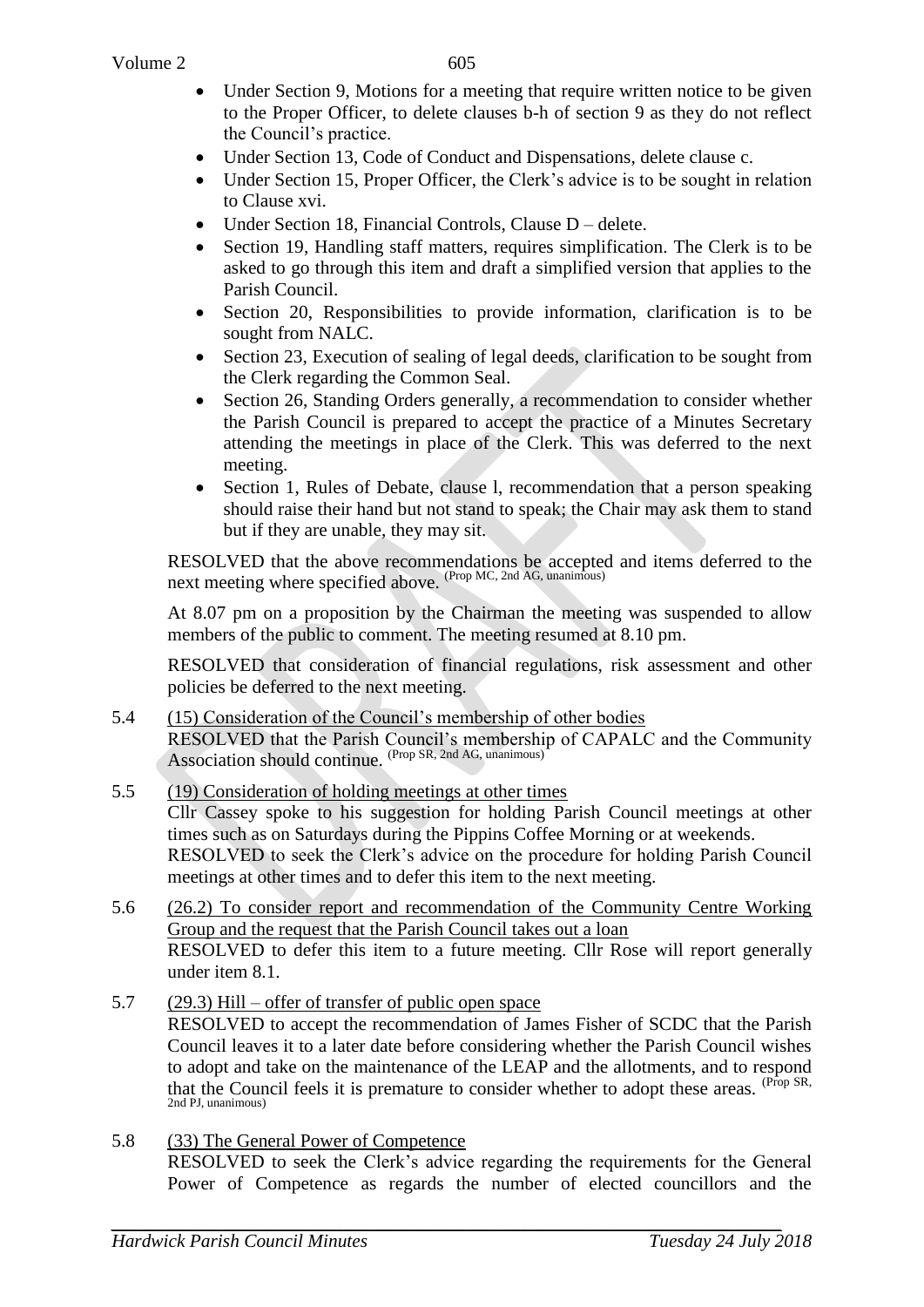qualifications of the Clerk. Cllr Cassey offered to distribute information to all members.

At 8.25 pm, on a proposition by the Chairman, it was agreed to vary the order of business to take item 6.7 at this point.

6.7 Cambridge Community Foundation – Hardwick Play Parks Expression of Interest to the Amey Community Foundation for funding towards play equipment in Hardwick

The meeting was briefly suspended to enable Clare McGowan to speak to the request. She outlined the request for the Parish Council to complete the form Part B and confirm that the Parish Council is the owner of the land and supports the application. The meeting resumed.

RESOLVED, noting that the equipment is checked by RoSPA annually and is subject to monthly checks by the Parish Council, with repairs carried out as necessary, that the Chairman be authorised to complete the sections of Part B as necessary on behalf of the Parish Council, in consultation as necessary with the Parish Clerk, and to submit the application. (Prop SR, 2nd PJ, unanimous)

The Parish Council congratulated the Play Parks committee on their good work.

# **6. Correspondence/communications received**

- On a proposition by the Chairman it was agreed to take items 6.1 and 6.2 together.
- 6.1 Resident recommendation that the area on the far side of the recreation ground under the trees was to be cut once a month to improve the area and prevent small tree re-growth and
- 6.2 Herts and Cambs Ground Maintenance termination of grass cutting contract to consider how the remaining period be covered

RESOLVED to note that following the termination of the contract by Herts and Cambs Ground Maintenance without explanation, the Chairman in conjunction with the Clerk had contracted CGM for four weeks for the grass cutting.

RESOLVED having considered the quotation from CGM to accept the CGM quote and extend the contract to the end of 2018, but to stipulate that the strimming around the Church Play area, which did not appear to have been carried out, forms part of the contract and must be included. (Prop AG, 2nd PJ, unanimous)

RESOLVED with regard to the grass cutting contract from 2018 onwards, to inform CGM that the Parish Council will be commencing the tender process for 2019 – 20 later in the year and would very much like them to tender at that time.

Consideration was briefly given to the possibility of recourse. The advice from CAPALC was noted.

- 6.3 WI request for bulb planting RESOLVED to respond that the Parish Council has no objections in principle but would like them to provide a planting plan. (Prop SR, 2nd AG, unanimous)
- 6.4 Village Plan committee request for additional funding Cllr Cassey, having previously declared an interest in this item, left the meeting at 9.05 pm.

RESOLVED to approve the request for funding of £500.00 for the renewal of Survey Monkey and other expenses, and to ask the Village Plan Committee to provide the results of the survey. <sup>(Prop SR, 2nd AG, unanimous)</sup>

Cllr Cassey re-joined the meeting at 9.10 pm.

6.5 CCC Local Highways Improvement Scheme 2018-2019 – Invitation to bid At 9.15 pm, on a proposition by the Chairman, the meeting was briefly suspended to enable a resident to speak. The meeting re-opened at 9.23 pm.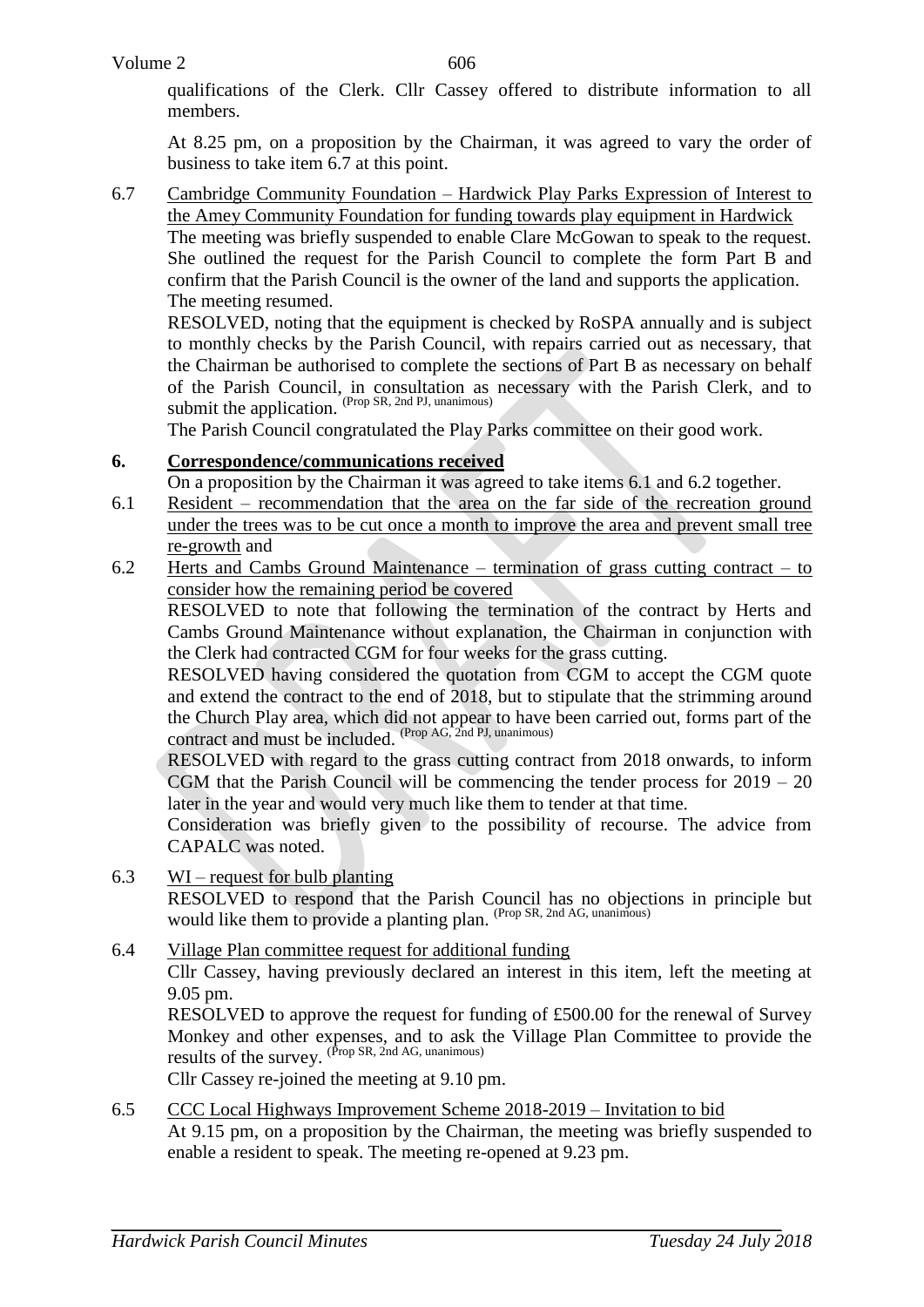On a proposition by the Chairman, it was agreed to vary the order of business to include item 8.2 along with consideration of the LHI scheme.

- 8.2 Proposal that the Council considers the installation of electronic speed signs RESOLVED that Cllr Joslin be appointed to request a time extension from CCC and to request a free survey from the supplier to establish where in the village an electronic speed sign would be most effective. (Prop PJ, 2nd DW, unanimous)
- 6.6 Residents dead trees in woodland behind Sudeley Grove to consider recommendation and quotations if received RESOLVED, having considered two quotations, to seek revised quotations for the removal of the trees without inclusion of the bramble removal.
- 6.7 Cambridge Community Foundation Hardwick Play Parks Expression of Interest to the Amey Community Foundation for funding towards play equipment in Hardwick Taken earlier.
- 6.8 Cambridgeshire Police Hardwick Anti-Social Behaviour Plan and consider complaint from the Scouts for vandalism to the Scout Hut RESOLVED to note that the Parish Council had put in place litter picking to clear the area and that the tarpaulin and picnic table had been removed. The PCSO had reported that their patrols had been increased. RESOLVED, given that the Parish Council felt that it had done all it could and was not responsible for the vandalism, to respond to the Scouts that the Parish Council is sympathetic with regard to the problem of vandalism, but is unable to assist them with the costs of repair. (Prop AG, 2nd DW, unanimous)
- 6.9 Resident Request to purchase strip of land on green area adjacent to 96 Limes Road RESOLVED, given that it is not the Parish Council's practice to sell off Council owned land, and that this would be encroaching on recreational land, to respond to the resident that the Council does not wish to sell off council owned land. (Prop AG, 2nd MC, unanimous)

# **7. Planning Applications and Decision notices and tree works applications**

- 7.1 Planning applications received since the last meeting On a proposition by the Chairman, the order of business was varied.
- 7.1.2 S/1719/18/FL Plot of land behind St Mary's Church, off Main Street Hardwick and adjacent to the Rectory and The Old School House  $(48)$  – Church Hall – to note response made between meetings – The Parish Council supported the application unanimously Noted.
- 7.1.1 S/1705/18/FL Land adj to 3 Lark Rise Proposed dwelling The Consultation deadline had already passed.
- 7.1.3 S/2038/18/DC Agricultural field west of Grace Crescent Discharge of condition 14 (Travel plan) of planning permission S/1694/16/OL Permission already granted by SCDC.
- 7.1.4 S/2037/18/DC Agricultural field west of Grace Crescent Discharge of condition 19 (External lighting) of planning permission S/1694/16/OL Permission already granted by SCDC.
- 7.1.5 S/2036/18/DC Agricultural field west of Grace Crescent Discharge of condition 29 (Electronic vehicle charging) of planning permission S/1694/16/OL Permission already granted by SCDC.
- 7.1.7 S/2404/18/FL 27 Laxton Avenue Two storey side and rear extension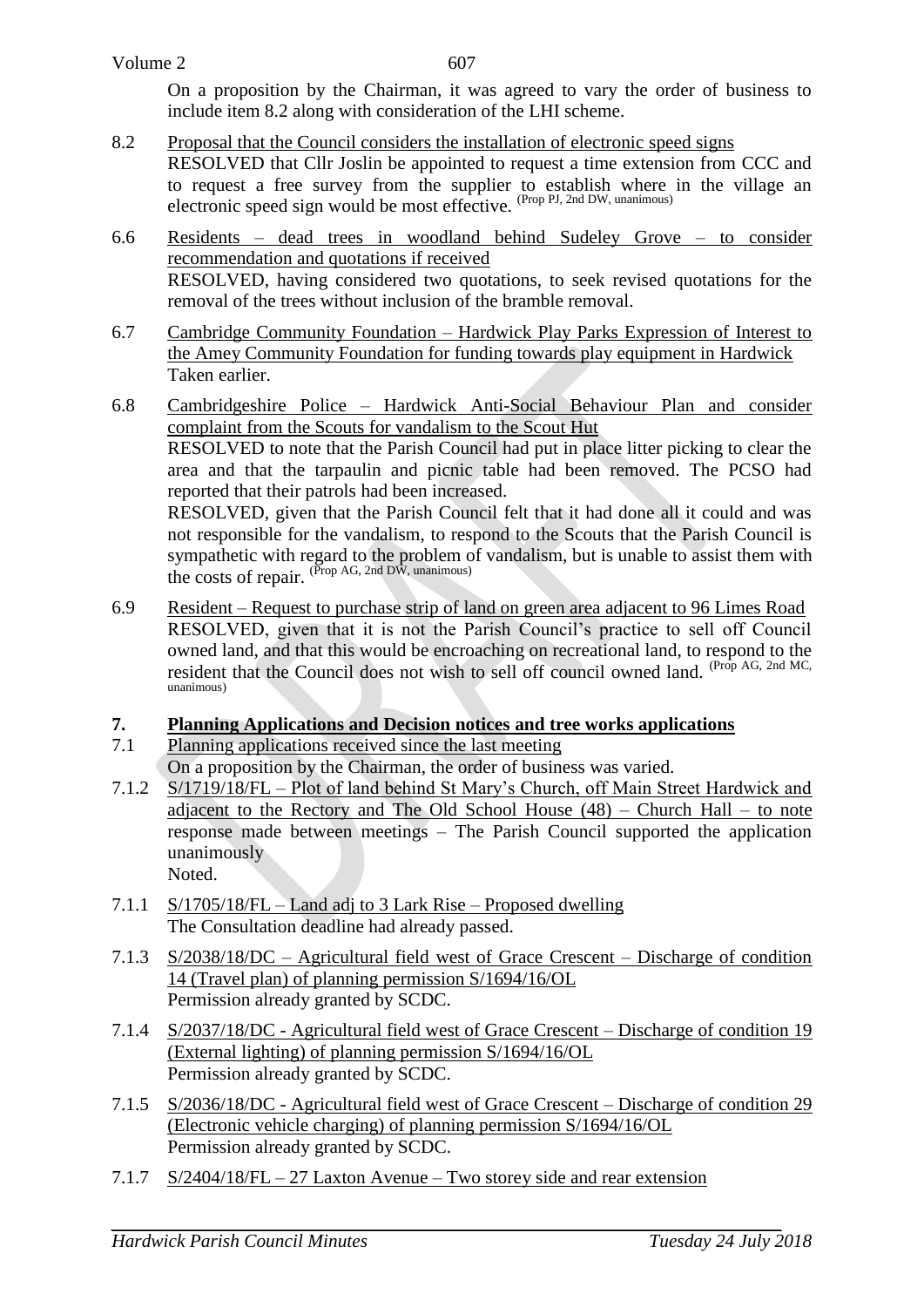RESOLVED that the Parish Council supports the application. (Prop AG, 2nd PJ, unanimous)

- 7.1.10 S/2580/18/FL 31 Cambridge Road Two storey rear extension and front dormer RESOLVED that the Parish Council supports the application. (Prop AG, 2nd PJ, unanimous)
- 7.1.6 S/2311/18/FL Land at St Neots Road, Dry Drayton New access

It was noted that this application was in Dry Drayton Parish but the Parish Council wished to comment as there was an impact on Hardwick.

RESOLVED to respond that the Parish Council objects to the application as it will create more traffic movements in the area, bring more traffic onto the A1303 and set a precedent to make the area more built up, as there will be more hardstanding in place, and this is not an industrial area. (Prop PJ, 2nd AG, unanimous)

RESOLVED to ask SCDC that the Parish Council should be notified of any planning applications in the area between the St Neots Road roundabout and the Caldecote roundabout, as they would have an impact on Hardwick, especially from the point of view of traffic.

- 7.1.8 S/2429/18/DC Agricultural field west of Grace Crescent Discharge of condition 2 (Materials) of Reserved Matters application S/4551/17/R Noted.
- 7.1.9 S/2567/18/DC 2 Laxton Avenue Discharge of condition 9 (Foul water drainage) and 10 (Surface water drainage) Noted.
- 7.2 SCDC Decision Notices
- 7.2.1 S/0323/18/FL 3 Laxton Avenue Change of use from residential to a mixed use of residential and childminding business – Permission granted. Noted.
- 7.2.2 S/1067/18/LB 26 Main Street New rear extension and work around existing bread oven – Permission granted. Noted.
- 7.2.3 S/1138/18/FL 32 Main Street Change of use of part of the building from residential annex to D1 use. Demolition of store room – Permission granted. Noted.
- 7.2.4 S/1189/18/FL 9 Merton Walk Single storey front extension Permission granted. Noted.
- 7.2.5 S/1256/18/FL 175 St Neots Road Change of use of part of commercial unit from A1 pet store to D2 gym/personal and small group fitness training business – Permission granted. Noted.
- 7.2.6 S/1397/18/DC 68 Limes Road Discharge of condition 4 (Surface and foul water drainage) of planning permission S/4409/17/DC – Permission granted. Noted.
- 7.2.7 S/4551/17/RM Agricultural field west of Grace Crescent Application for approval of reserved matters for layout, scale, appearance and landscaping (not EIA) for the erection of up to 98 dwellings and associated works following outline planning permission S/1694/16/OL – Permission granted. Noted.
- 7.2.8 S/1042/18/DC Agricultural field west of Grace Crescent Discharge of condition 23 (Fire hydrants) of planning permission S/1694/16/OL – Permission granted. Noted.
- 7.2.9 S/1043/18/DC Agricultural field west of Grace Crescent Discharge of condition 28 (Archaeological work) of planning permission S/1694/16/OL – Permission granted.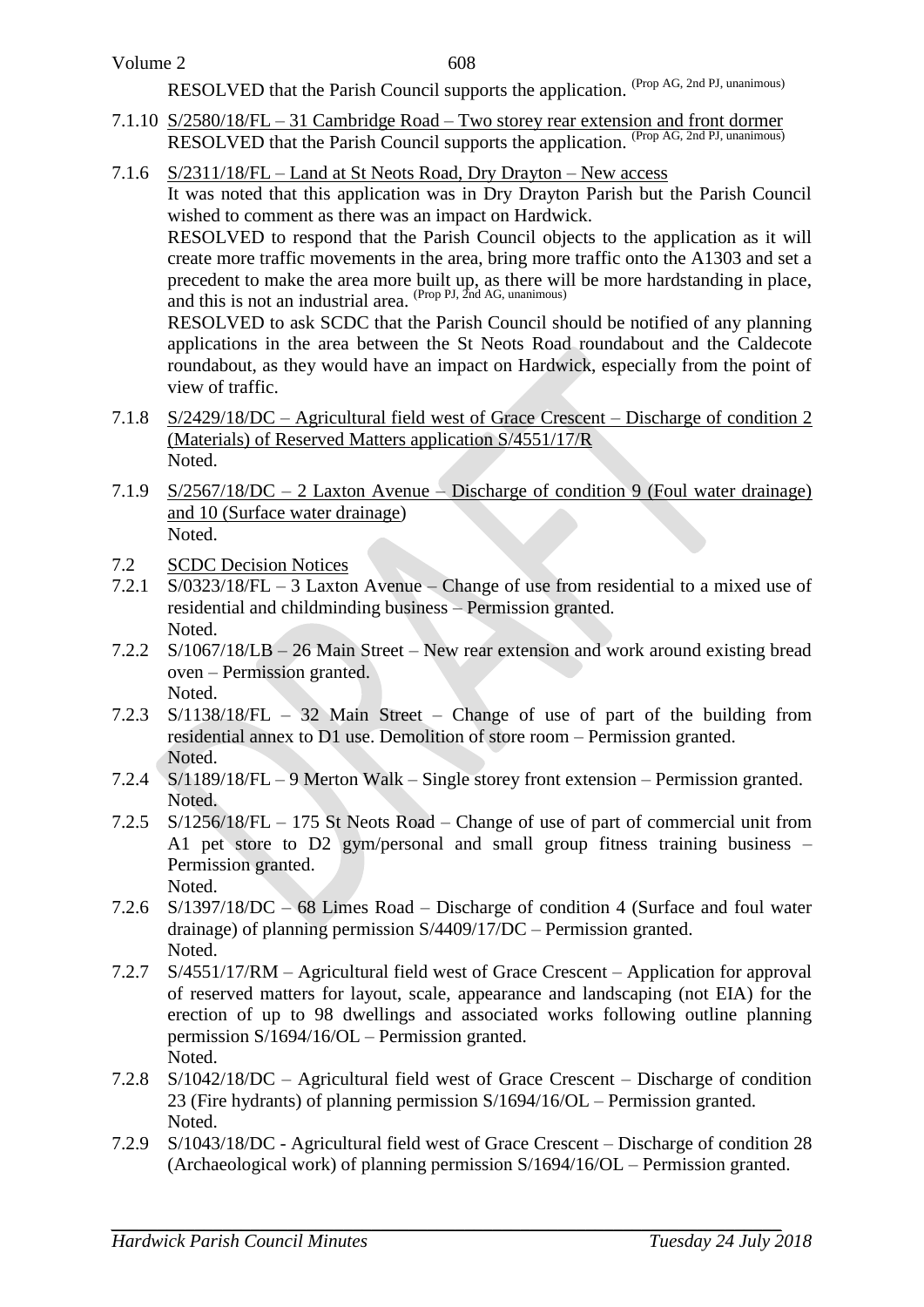Noted.

- 7.2.10 S/1044/18/DC Agricultural field west of Grace Crescent Discharge of conditions 11 (Renewable energy) and 13 (Noise impact assessment) of planning permission S/1694/16/OL – Permission granted. Noted.
- 7.2.11 S/1045/18/DC Agricultural field west of Grace Crescent Discharge of condition 8 (Contamination and remediation) of planning permission S/1694/16/OL – Permission granted. Noted.
- 7.2.12 S/1046/18/DC Agricultural field west of Grace Crescent Discharge of conditions 7 (Tree protection) and 32 (Badger activity) of planning permission S/1694/16/OL – Permission granted.

Noted.

- 7.2.13 S/1443/18/DC Agricultural field west of Grace Crescent Discharge of conditions 10 (Foul water drainage) and 12 (Surface water drainage) of planning permission S/1694/16/OL – Permission granted. Noted.
- 7.2.14 S/1746/18/DC Agricultural field west of Grace Crescent Discharge of condition 20 (waste management) of planning permission S/1694/16/OL – Permission granted. Noted.
- 7.2.15 S/1794/18/DC Agricultural field west of Grace Crescent Discharge of condition 9 (Construction phasing programme) of planning permission S/1694/16/OL – Permission granted. Noted.
- 7.2.16 S/1481/18/FL 303 St Neots Road Rear extension (following removal of existing conservatory) including raising roof height – Permission granted. Noted.
- 7.2.17 S/1693/18/DC 26 Main Street Discharge of Condition 4 (Works schedule) of Listed Building consent reference S/1067/17/LB – Permission granted. Noted.
- 7.2.18 S/1301/18/FL 6 Portway Road Proposed front extension and garage conversion Permission granted. Noted.
- 7.3 Tree Works Applications
- 7.3.1 S/2388/18/TC Blue Lion, 74 Main Street Already approved by SCDC.

# **8. Members reports and items for information only**

8.1 New Housing Developments and Planning Obligations

Cllr Rose reported on a meeting between the Community Centre Working Group and the Scout and Guide Hut Committee to explore the possibility of the Scouts and Guides surrendering their lease to enable the new Community Centre to be built on the skate park and the site of the Scout and Guide Hut. It had seemed evident that the Scouts and Guides did not really wish to give up the facilities they presently enjoyed, and that proposal was therefore not likely to proceed.

Following visits to the Melbourn Hub, and previously the Gamlingay Eco Hub, the Working Group had asked the new Planning Officer to visit the site and update the report received 18 months ago from David Thompson listing the options for the proposed location. Cllr Rose suggested that when the Planning Officer had taken a look and given advice, the next step would be to obtain outline plans from architects and commence discussions with the village.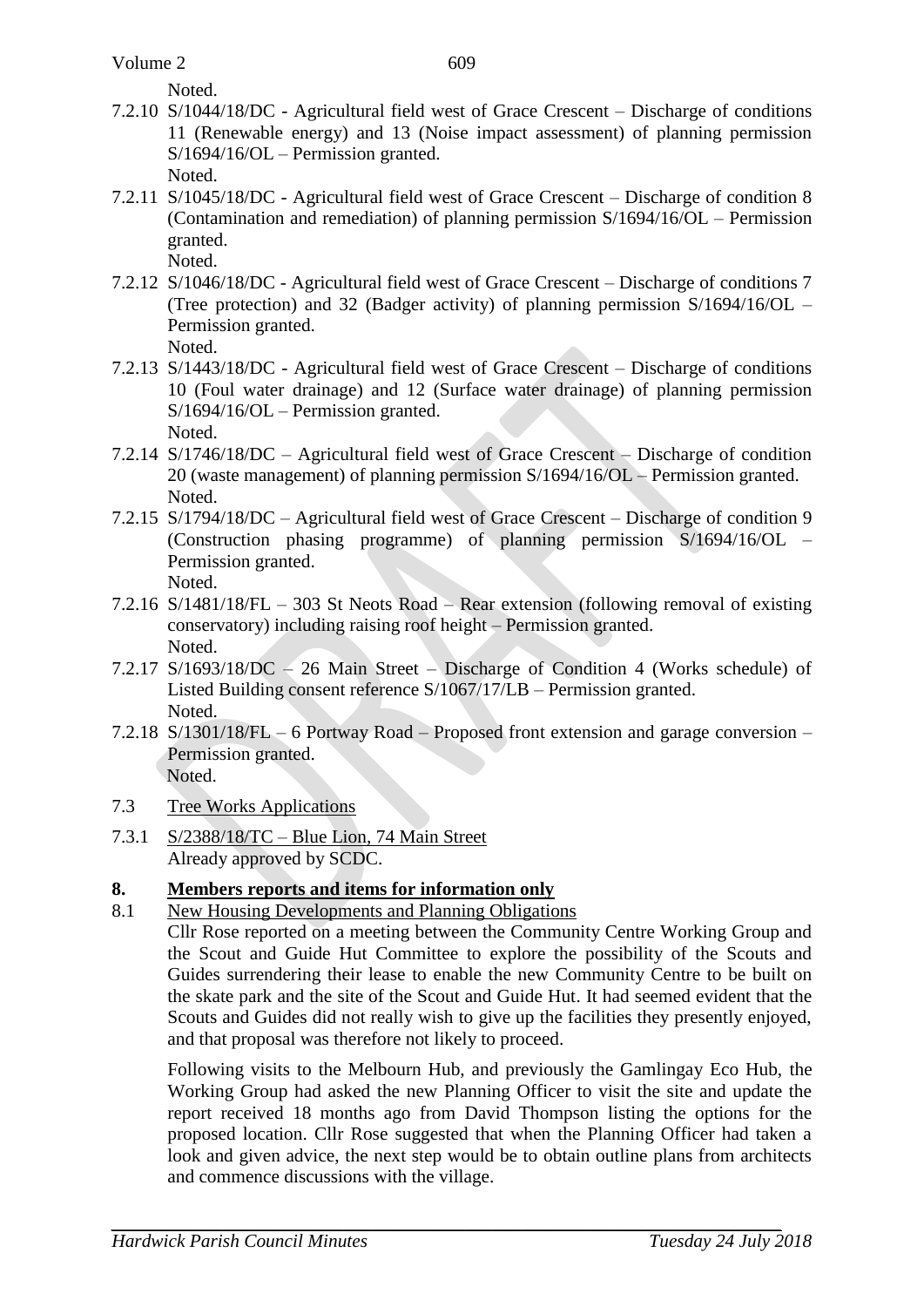Cllr Rose outlined the timescale for the receipt of the S106 money, with the first tranche of £150,000 due after the first property was occupied, and the last two years later. It was suggested that the Parish Council should look into the possibility of a bridging loan and Cllr Rose undertook to look into loans from the Public Works Loan Board. Citing the experience of other councils, he felt there could be some potential flexibility in the amount that could be borrowed.

The Reserved Matters planning application for the St Neots Road development was still awaited.

Consideration of cutting back the overgrowth on the hedgerow adjacent to the Pavilion while preserving the protected trees is to be an agenda item for the next meeting. Cllr Rose will ask the Planning Officer if he can be present when she carries out the site visit.

- 8.2 Proposal that the Council considers the installation of electronic speed signs Taken earlier.
- 8.3 Proposal that the Council considers requesting a map from CCC with a view to registering the old access route adjacent to Meridian Close on the definitive map RESOLVED to request the relevant section of the 1926 Ordnance Survey map from James Stringer at the County Council. (Prop PJ, 2nd AG, unanimous)
- 8.4 Proposal that the Council clears all the brambles from the woodland to the rear of Sudeley Grove RESOLVED to defer this matter to the next meeting to enable members to take a look at the area.
- 8.5 Proposal that the Council expresses an interest in undertaking a Village Design Statement

RESOLVED, in view of the short time available, not to proceed at this time.

# **9. Finance, procedure and risk assessment**

9.1 To consider any quotes for urgent work required because of risk and Clerk's use of delegated powers

RESOLVED to note that the Clerk had used her delegated powers to:

- Book Cllr Cassey onto LCPAS training at a cost of £35.00. (June)
- The Clerk together with the Chairman used delegated powers to issue a grass cutting contract for four weeks.
- Used delegated powers between meetings to respond on the following planning application:

S/1719/18/FL – Plot of land behind St Mary's Church, off Main Street Hardwick and adjacent to the Rectory and The Old School House (48) – Church Hall - The Parish Council supported the application unanimously.

- Contract Dyno-Rod to attend the Pavilion to unblock the drains.
- 9.2 To receive play areas and skate park inspection reports

RESOLVED to receive the reports for the Skate Park, Worcester Avenue and Grenadier Walk play areas, and to note that no action was considered necessary at this time.

Cllr Wellbelove gave a verbal report on the Egremont Road play area. RESOLVED to ask RPM to attend to the rubber surfacing around the tractor where a gap had formed.

RESOLVED, in view of the lateness of the hour, to defer items 9.4 and 9.5 to the next meeting.

9.3 To receive the financial report and approve the payment of bills